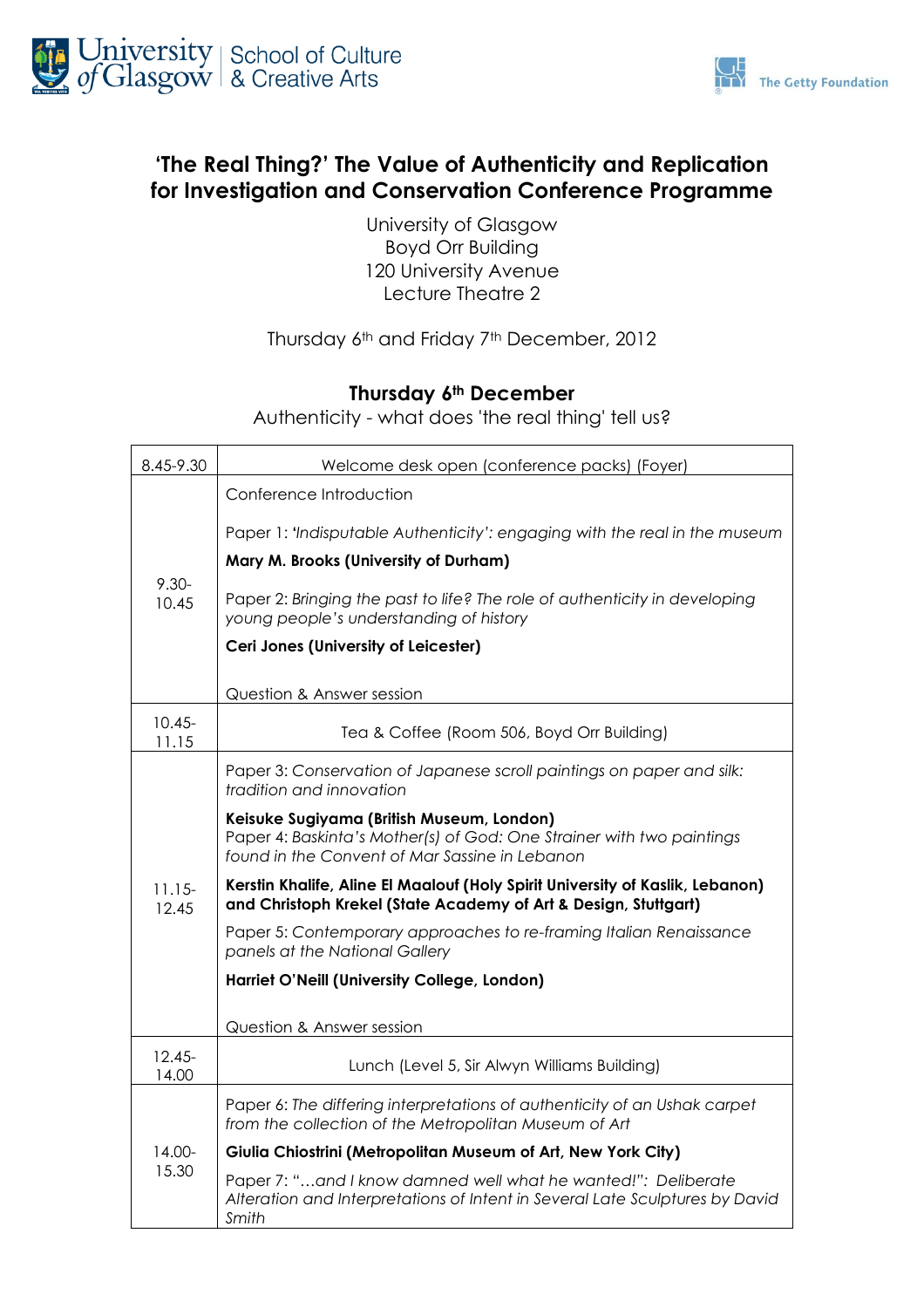|                                       | <b>Richard Mulholland (Victoria and Albert Museum, London)</b>                                     |      |
|---------------------------------------|----------------------------------------------------------------------------------------------------|------|
|                                       |                                                                                                    | cont |
|                                       | Paper 8: 'The Triumph of the Virgin': unravelling authenticities in a<br>Glasgow Museums' tapestry |      |
| Sarah Foskett (University of Glasgow) |                                                                                                    |      |
|                                       | Question & Answer session                                                                          |      |
| 15.30-<br>16.00                       | Tea & Coffee (Room 506, Boyd Orr Building)                                                         |      |
|                                       | Paper 9: Identifying and pursuing authenticity in Contemporary Art                                 |      |
| 16.00-<br>17.00                       | <b>Rebecca Gordon (University of Glasgow)</b>                                                      |      |
|                                       | Artist in conversation                                                                             |      |
|                                       | Ross Sinclair (Research Fellow, Glasgow School of Art)                                             |      |
|                                       | Question & Answer session                                                                          |      |
| 18.00-                                | Reception at the Trades Hall at 85 Glassford Street in                                             |      |
| 20.00                                 | Glasgow City Centre.                                                                               |      |

# **Friday 7th December**

Replication and its relationship with 'the real thing'

| 9.00               | Welcome desk open (conference packs) (Foyer)                                                                                                                         |  |
|--------------------|----------------------------------------------------------------------------------------------------------------------------------------------------------------------|--|
|                    | Paper 1: Locations of authenticity: a study of the relationship between<br>the reproduction and original 'Gone With the Wind' costumes at the<br>Harry Ransom Center |  |
|                    | <b>Jill Morena (University of Texas, Austin)</b>                                                                                                                     |  |
| 9.20-10.40         | Paper 2: Calling authenticity into question: investigating the production<br>of copies and versions in Tudor portraiture                                             |  |
|                    | Sophie Plender & Polly Saltmarsh (National Portrait Gallery, London)                                                                                                 |  |
|                    | Paper 3: Rediscovering the Unicorn Tapestries                                                                                                                        |  |
|                    | <b>Caron Penney (West Dean Tapestry Studio, Chichester)</b>                                                                                                          |  |
| $10.40 -$<br>11.10 | Tea & Coffee (Room 506, Boyd Orr Building)                                                                                                                           |  |
|                    | Paper 4: Stitching the 21st century into a 20th century historic house                                                                                               |  |
|                    | Alexandra Allardt (Art Care Resources, Newport, Rhode Island)                                                                                                        |  |
| $11.10-$<br>12.20  | Paper 5: Dressing up for the Preston Guild: 'A very admirable and<br>correct costume!'                                                                               |  |
|                    | Uthra Rajgopal (Harris Art Gallery & Museum, Preston)                                                                                                                |  |
|                    | Question & Answer session (combined for papers 1-5)                                                                                                                  |  |
| 12.30-             | Lunch (Level 5, Sir Alwyn Williams Building)                                                                                                                         |  |
| 14.00              | <b>Poster Sessions</b> in Level 5, Sir Alwyn Williams Building                                                                                                       |  |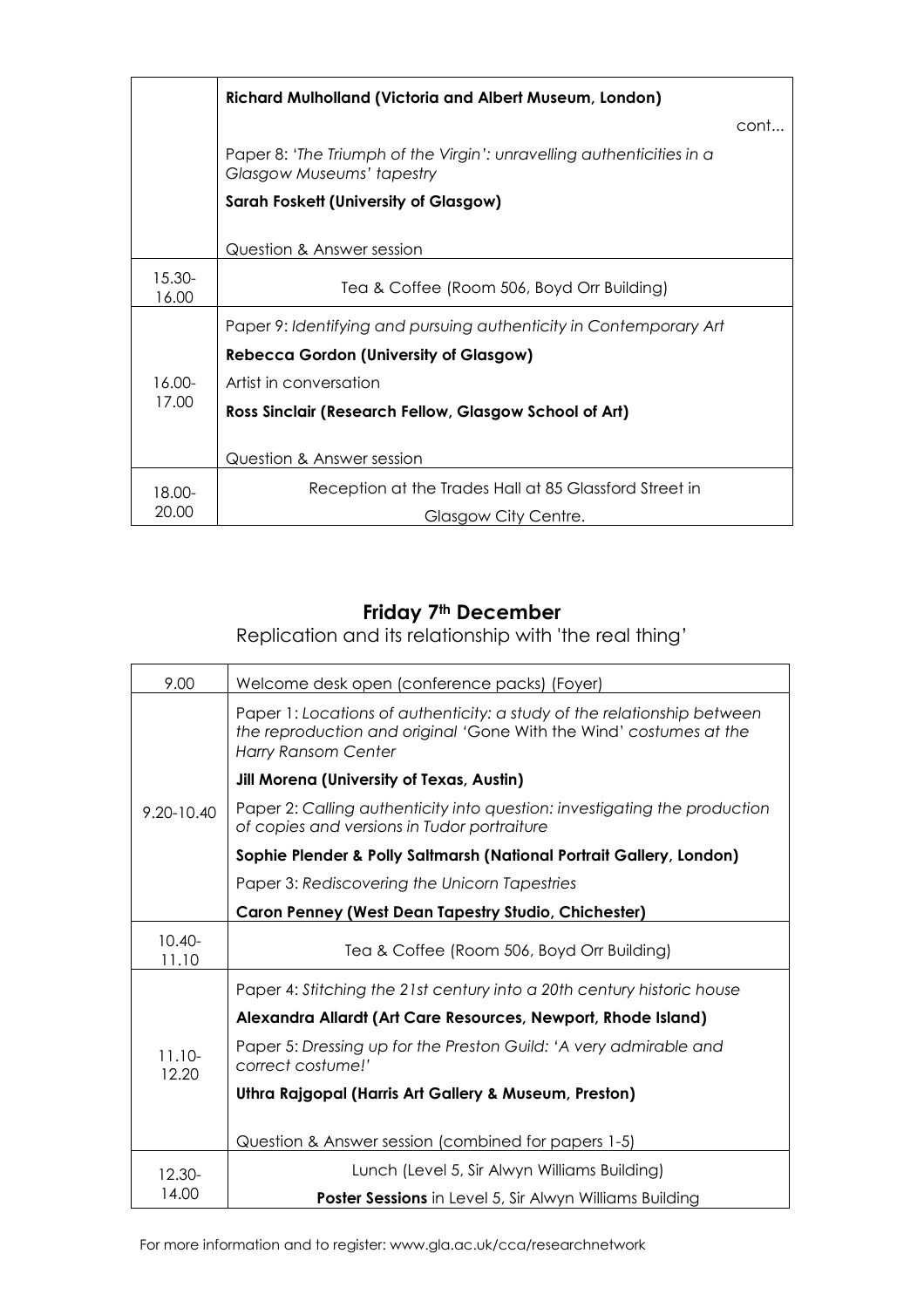|                 | (see end of programme for list of Poster Presenters)                                                                                                                                                                                                      |  |  |
|-----------------|-----------------------------------------------------------------------------------------------------------------------------------------------------------------------------------------------------------------------------------------------------------|--|--|
| 14.00-<br>15.30 | Paper 6: Authenticity in the revival of Orthodox ecclesiastical<br>embroidery in post-Soviet Russia                                                                                                                                                       |  |  |
|                 | Luba Nurse (Conservation Centre Vejle, Denmark); Mary M. Brooks<br>(University of Durham) & Dinah Eastop (The National Archives, London)                                                                                                                  |  |  |
|                 | Paper 7: Copying Authenticity? The reconstruction of the Tingelstad<br>Frontal, a Norwegian altar frontal from the 13th century                                                                                                                           |  |  |
|                 | Katrine S. Scharffenberg & Anne Milnes (Independent painting<br>conservators, Norway)                                                                                                                                                                     |  |  |
|                 | Paper 8: Conservation of fashion design: new materials, new<br>approaches. How to keep what was intended to be temporarily<br>functional?                                                                                                                 |  |  |
|                 | Susana França de Sá, Ana Maria Ramos, Rita Macedo (New University of<br>Lisbon), Joana Lia Ferreira (Design and Fashion Museum and New<br>University of Lisbon), and Bárbara Coutinho (Design and Fashion<br>Museum, Lisbon)<br>Question & Answer session |  |  |
| 15.30-          |                                                                                                                                                                                                                                                           |  |  |
| 16.00           | Tea & Coffee (Room 506, Boyd Orr Building)                                                                                                                                                                                                                |  |  |
| 16.00-<br>17.00 | Paper 9: Keeping it real: Preserving aesthetic authenticity with replicas                                                                                                                                                                                 |  |  |
|                 | Sophie Kromholz (University of Glasgow)                                                                                                                                                                                                                   |  |  |
|                 | Paper 10: Cultural heritage online: questions of authenticity, authority<br>and authorship                                                                                                                                                                |  |  |
|                 | Dinah Eastop & Anna Buelow (The National Archives, London)                                                                                                                                                                                                |  |  |
|                 | Question & Answer session                                                                                                                                                                                                                                 |  |  |
| 17.00-          |                                                                                                                                                                                                                                                           |  |  |